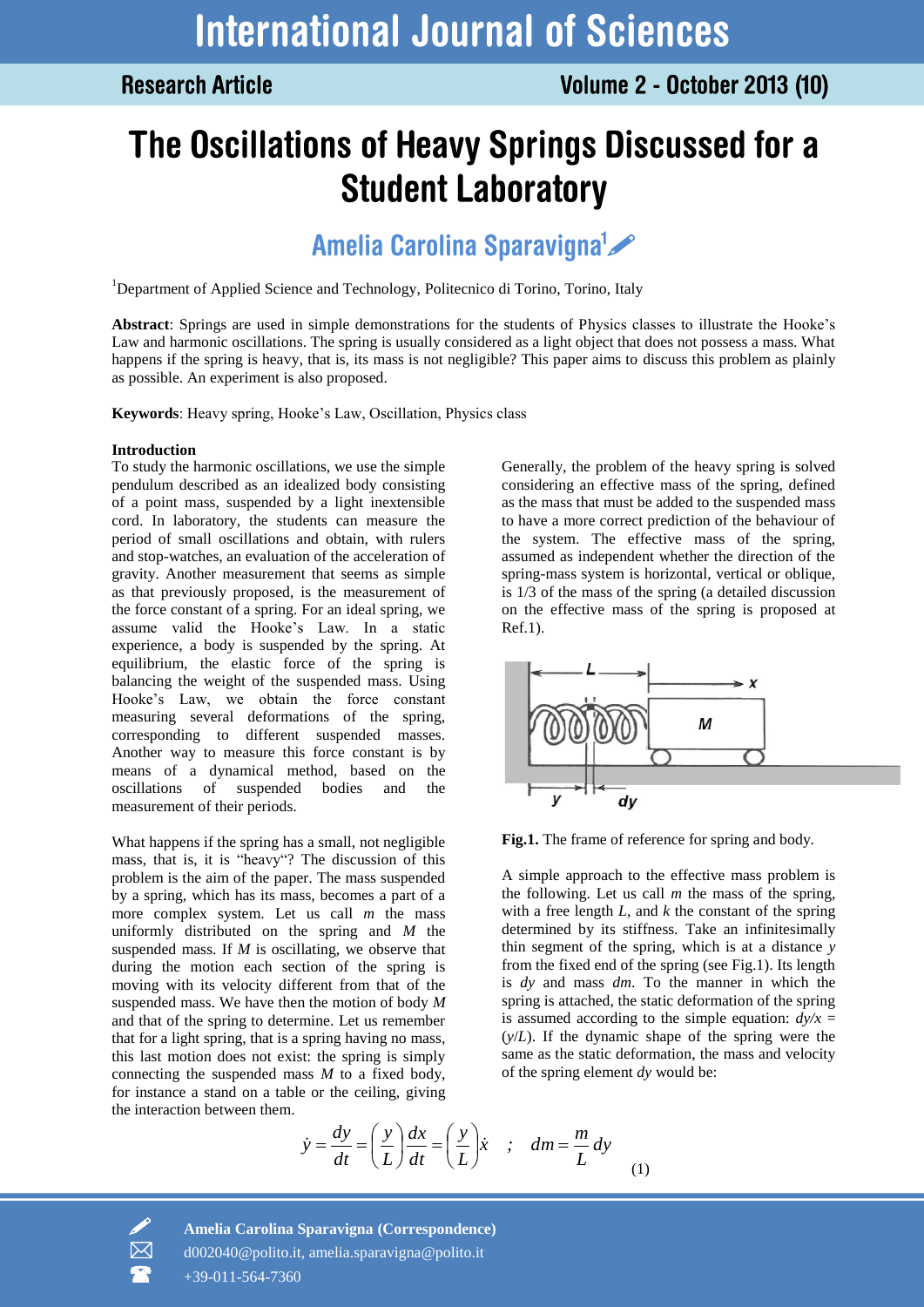The kinetic energy of the spring would be equal to:  
\n
$$
K = \frac{1}{2} \int_{0}^{L} \left[ \frac{y}{L} \dot{x} \right]^{2} dm = \frac{1}{2} \dot{x}^{2} \int_{0}^{L} \left( \frac{y}{L} \right)^{2} \frac{m}{L} dy = \frac{1}{2} \frac{m \dot{x}^{2}}{L^{3}} \int_{0}^{L} y^{3} dy = \frac{1}{2} \frac{m \dot{x}^{2}}{L^{3}} \frac{L^{3}}{3} = \frac{1}{2} \frac{m}{3} \dot{x}^{2}
$$
\n(2)

*m/*3 is the effective mass that is often used in evaluating the period of an oscillating mass *M*  suspended by a heavy spring: for the period, instead of  $\tau = 2\pi (M/k)^{1/2}$ , it is used  $\tau = 2\pi ((M+m/3)/k)^{1/2}$ . This conclusion approximates the true behaviour of a heavy spring. During the oscillation, each part of the spring has its velocity and then it is not described by a linear function of the position.

#### **The heavy spring at equilibrium**

Since the spring is heavy, when hung vertically from one end, it will stretch under its own weight. We can first find the form of the spring in equilibrium [2]. We assume the heavy spring as an elastic medium with section *S* and length *L*, Young modulus *E* and density  $\rho = m/SL$ . The correspondence between the Young Modulus and the constant of the spring is given as:

$$
\frac{E}{\rho L^2} = \frac{k}{m} \rightarrow E = \frac{k \rho L^2}{m}
$$
 (3)

It is convenient to use as reference position, the spring as it would be if the gravity did not act: that is, vertical and uniform. Let us consider two sections S and S' of the spring. Two points of the spring P on S and Q on S<sup>c</sup>, at the reference positions *x* and  $x + \Delta x$ , will be displaced, under the effect of the gravity, by the quantities *y* and *y*+ $\Delta$ *y* respectively (see Fig.2).



**Fig.2** Frame of reference

The mass element  $\Delta m$  from P to Q is subjected to the actions of gravity and of the two tensions *T,T+T*. Each mass  $\Delta m$  is at equilibrium when:

$$
\Delta T + \rho S g \Delta x = 0
$$

(4)

Since the extension of the element  $\Delta y$  is given by the

applied force  $T + \Delta T$ , we have [2]:

$$
T + \Delta T = SE \frac{\Delta y}{\Delta x}
$$
 (5)

Processing to the limit as  $\Delta x \rightarrow 0$ ,  $dT/dx = -\rho Sg$ ,  $T =$ *S E dy/dx*, we have then:

$$
SE\frac{d^2y}{dx^2} = -\rho S g \tag{6}
$$

with the boundary conditions:

$$
y = 0 \quad \text{for } x = 0, \quad \frac{dy}{dx} = 0 \quad \text{for } x = L
$$
\n
$$
\tag{7}
$$

That is, the tension vanishes at the lower end [2]. The solution is:

$$
y = \frac{\rho g L}{E} x - \frac{\rho g}{2E} x^2
$$
 (8)

Using Eq.3, we have that:

$$
\frac{E}{\rho L^2} = \frac{k}{m} \rightarrow E = \frac{k\rho L^2}{m}
$$
  

$$
y_o = \frac{mg}{kL}x - \frac{mg}{2kL^2}x^2 = Ax + Bx^2
$$
 (10)

For *x*=*L*, we have  $y_0 = mg/(2 k)$ . The length of the elongated spring is *L+yo*.

#### **The oscillating spring**

In the case that the vertical spring is oscillating about this equilibrium position, the displacement *y* of each section of the spring is a function of position and time,  $y(x, t)$ . Each section of the spring satisfies the equation:

$$
\frac{\partial^2 y}{\partial x^2} - \frac{\rho}{E} \frac{\partial^2 y}{\partial t^2} + \frac{\rho}{E} g = 0
$$
\n(11)

A simple solution will be:  $f(x, t) = \sin(\alpha x) \cos(\omega t)$  $+ \varphi$ ) + *y<sub>o</sub>*, where  $\alpha$  and  $\omega$  are linked by the relation  $\alpha = (\rho /E)^{1/2} \omega$ . The general solution is a linear combination:

$$
f(x, t) = \sum_{\omega} A_{\omega} \sin [\omega (\rho / E)^{1/2} x] \cos (\omega t + \varphi_{\omega}) + y_{\omega}
$$
 (12)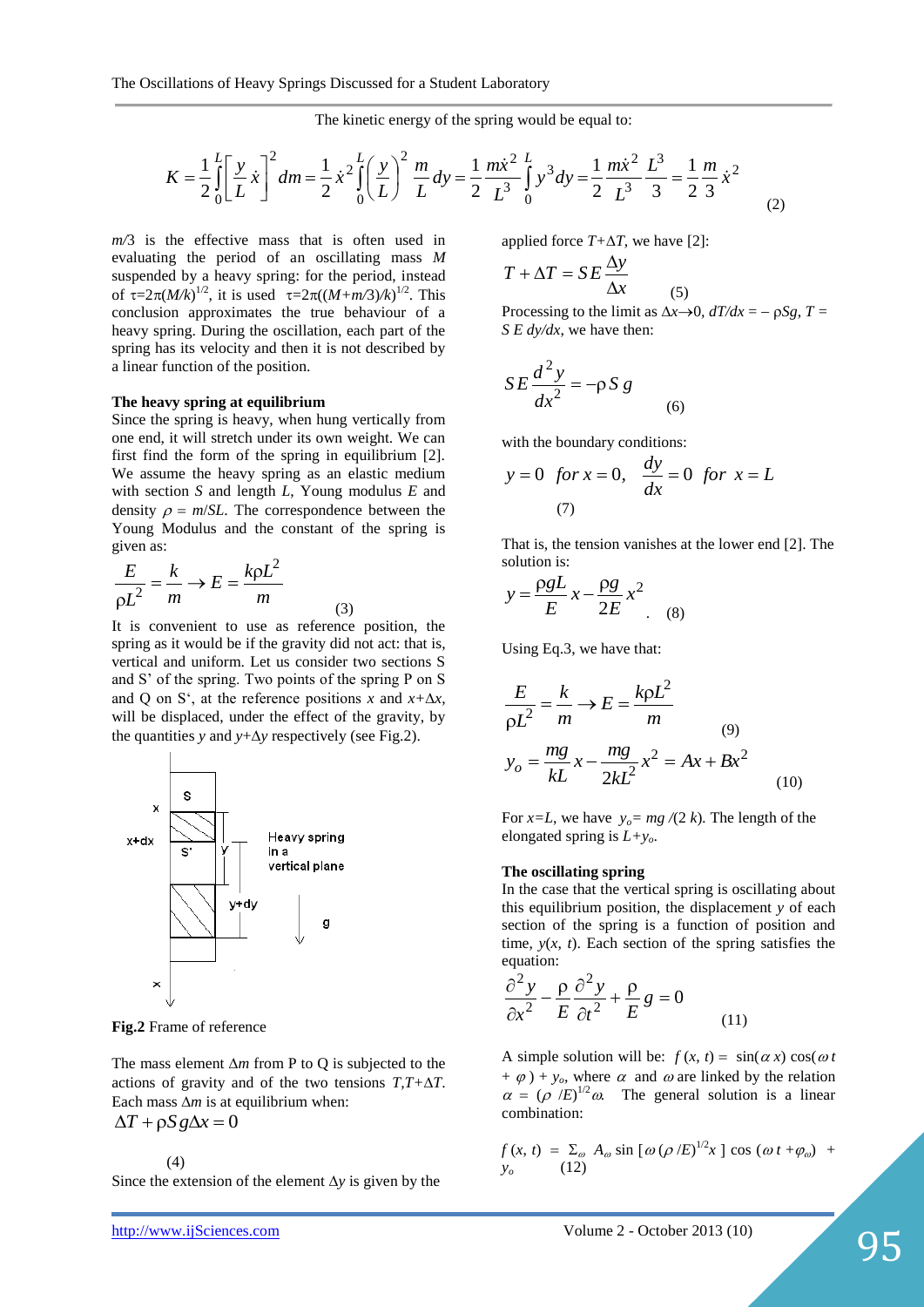with the sum on all the angular frequencies of the spring.

Imagine that the system is at rest till the initial time, when we let the spring to start its oscillation. The initial velocity of the spring is null: we have then  $(\partial$  $y/\partial t$ <sub>t=0</sub>=0, giving  $\varphi_{\omega}$ =0. The general solution of Eq.11 is:

$$
y(x, t) = \sum_{\omega} A_{\omega} \sin \left[\omega (\rho / E)^{1/2} x\right] \cos (\omega t) + y_o
$$
\n(13)

Let us suppose a small displacement  $\xi_0$  from the condition of equilibrium,  $L+y<sub>o</sub>$ , that we have under the sole action of gravity. To have this small displacement we need to apply a force to the lower end of the spring. Since at the initial time  $t_o=0$ , we have the displacement  $\zeta_o$ , the function  $y^*(x)=x\zeta_o/L$ is a suitable solution for the boundary conditions*.* At  $t<sub>o</sub>=0$ , the solution for the oscillating case must be equal to function the  $y^*(x)$ . This condition allows to find coefficients  $A_{\omega}$ , imposing that:

$$
\Sigma_{\omega} A_{\omega} \sin \left[ \omega (\rho / E)^{1/2} x \right] = y^*(x) = x \xi_{\omega} / L
$$
\n(14)

To complete the discussion of the heavy spring, we

have to determine the angular frequency of oscillation. During it, the free end of the spring is subjected to a null tension 
$$
(\partial y / \partial x)_{x=L} = 0
$$
, giving then  $(\cos[\omega(\rho/E)^{1/2}L]) = 0$ , that we can immediately solve as:

$$
\omega \left( \rho / E \right)^{1/2} L = (n + \frac{1}{2}) \pi, \ n = 0, 1, 2, 3 \dots \tag{15}
$$

$$
\omega = \left(\frac{E}{\rho}\right)^{1/2} \left(n + \frac{1}{2}\right) \frac{\pi}{L} = \sqrt{\frac{k}{m}} \left(n + \frac{1}{2}\right) \pi
$$
\n(15<sup>c</sup>)

Each section of the spring has a motion which is the superposition of many harmonic motions, the respective angular frequencies given by Eq.15'.

#### **With a mass suspended**

In the case that we have a mass *M* suspended by the heavy spring, the following boundary conditions in the static case are required:

$$
y = 0 \quad \text{for } x = 0; \quad SE\left(\frac{\partial y}{\partial x}\right)_{x=L} = Mg \quad \text{for } x = L
$$
 (16)

The static solution is:

$$
y = \frac{Mg}{ES}x + \frac{\rho g L}{E}x - \frac{\rho g}{2E}x^2 = \frac{Mg}{kL}x + \frac{gm}{kL}x - \frac{gm}{2kL^2}x^2 = A'x + B'x^2
$$
\n(17)

For *x*=*L*, we have  $y_0 = (M+m/2)$  *g*/*k*, which is giving the elongation of the heavy spring with a mass attached. In the case that the mass *M* is oscillating about this equilibrium position, we have again for the spring the equation:

$$
\frac{\partial^2 y}{\partial x^2} - \frac{\rho}{E} \frac{\partial^2 y}{\partial t^2} + \frac{\rho}{E} g = 0
$$
\n(18)

The solution will be  $y = f(x, t) + A'x+B'x^2$ .

Again, we consider that  $f(0,t)$  must be equal to zero, because the section corresponding to  $x = 0$  is at a fixed position. A simple solution is:  $f(x, t) = \sin(\alpha$ *x*) cos( $\omega t + \varphi_{\omega}$ ), where  $\alpha$  and  $\omega$  are linked by the relations  $\alpha = (\rho /E)^{1/2} \omega$ . The general solution is a linear combination:

$$
y(x, t) = \sum_{\omega} A_{\omega} \sin \left[\omega (\rho / E)^{1/2} x\right] \cos (\omega t) + A' x
$$
  
+ 
$$
B' x^2
$$
 (19)

where we imagined that at the initial time  $t<sub>o</sub>$  the system has a null velocity.

As previously done, we imagine that the spring is at

equilibrium under the effect of its weight, the weight of the mass *M* and a force *F* applied to *M*, maintaining the displacement  $\xi_0 + y_o$ , till the initial time  $t_o=0$ . Before  $t_o$ , the system is at rest and the velocity of any point is zero.

The displacement of the spring at *x=L* and *t=*0:

$$
y^* = 0
$$
 for  $x = 0$ ;  $y^* = \xi_o$  for  $x = L$   
(20)

To find the coefficients  $A_{\omega}$ , we impose at  $t_{\omega} = 0$ :

$$
\Sigma_{\omega} A_{\omega} \sin \left[\omega (\rho / E)^{1/2} x\right] = x \xi_{o} / L .
$$
  
(21)

Coefficients  $A_{\omega}$  can be deduced from (21) after the angular frequencies  $\omega$  have been determined.

To find the set of frequencies, we study the motion of mass *M*. Note that the displacement of *M* coincides with that of the end of the spring. The acceleration of *M* is then  $\partial^2 y(l, t) / \partial t^2$  and the equation of motion for *M* is: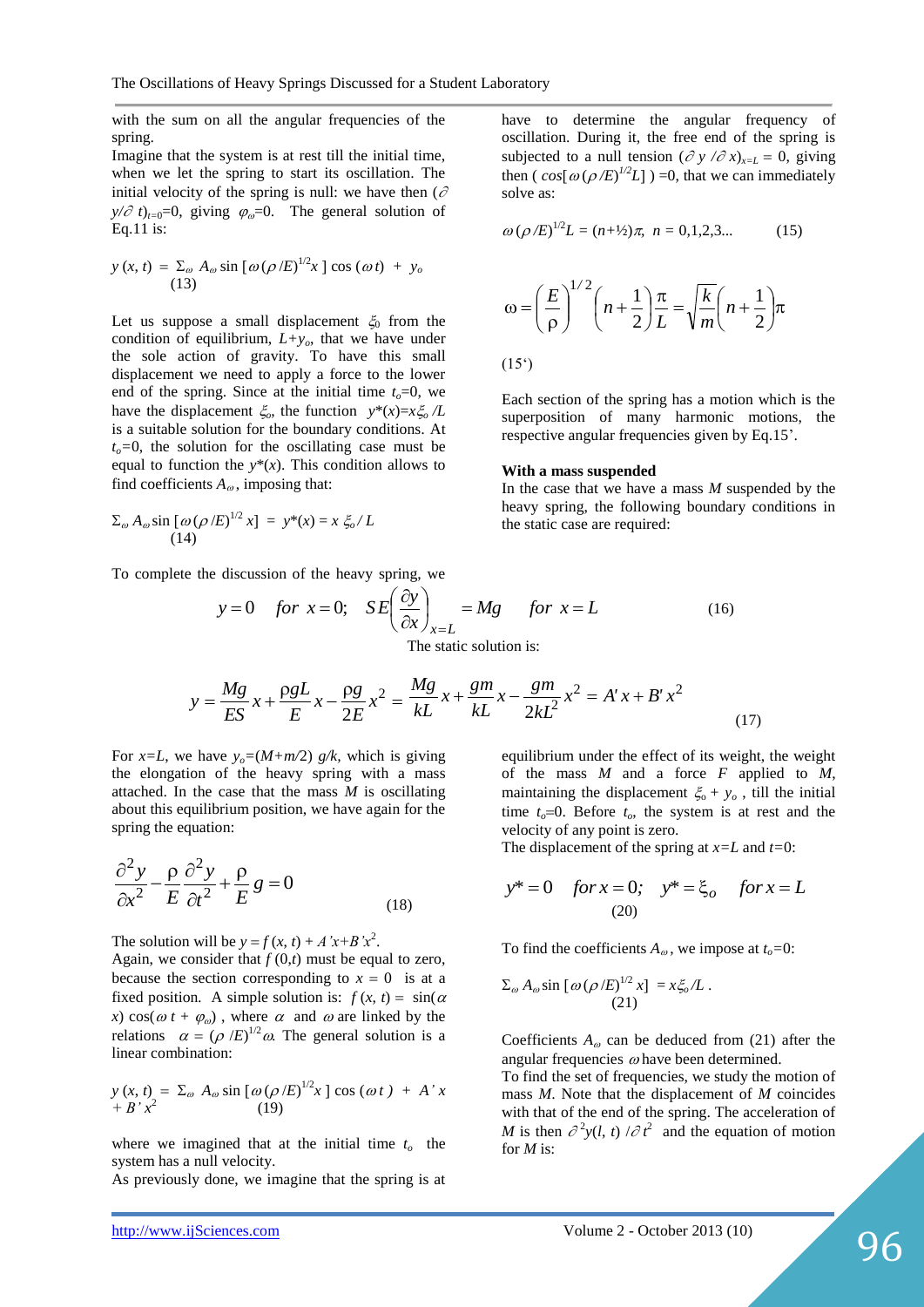$$
- S E \left( \frac{\partial y}{\partial x} \right)_{x=L} + M g = M \frac{\partial^2 y}{L, t} \frac{\partial^2 y}{\partial t^2}
$$
\n(22)

After equations (16) and (19), we have:

$$
S(\rho E)^{1/2} \omega \cos [\omega (\rho / E)^{1/2} L = m \omega^2 \sin [\omega (\rho / E)^{1/2} L]
$$
  
L] (23)

Using the dimensionless parameter:

$$
p = \omega \left( \rho / E \right)^{1/2} L \tag{24}
$$

and having  $\rho S L = m$ , Eq.(23) turns out to be:

$$
p \sin p = (m/M) \cos p
$$
\n(25)

This equation has infinite solutions  $p_1, p_2, \ldots, p_n$ ,... giving the set of angular frequencies:

$$
\omega_n = L^{-1} (E/\rho)^{1/2} p_n \tag{26}
$$

The general solution is:

 $y(x, t) = \sum_n A_n \sin (p_n x /L) \cos [L^{-1}(E/\rho)^{1/2} p_n t]$  +  $A'x + B'x^2$  (27)

where  $A_n$  are coming from the condition

$$
\Sigma_n A_n \sin(p_n x/L) = x \xi_0/L \tag{28}
$$

The motion of the mass is the superposition of many harmonic motions, creating a motion which is *not* harmonic. However coefficients *An*, which can be obtained from (28), are decreasing in magnitude as *n*  is increasing: a good approximation is then to consider only the coefficient  $A_1$  being different from zero. This corresponding to the first root  $p_1$  of (24), which is greater than 0 and less than  $\pi/2$ . With this approximation, the motion is harmonic, with period  $\tau = 2\pi/\omega_1$ , or:

$$
\tau = 2 \pi L \left( \rho / E \right)^{1/2} / p_1 \tag{29}
$$

Figure 3 shows the behaviour of the first root  $p$ , as a function of the mass ratio *M/m*. Some values of the first root are given in the Table I.



Figure3: Behaviour of first *p* as a function of the mass ratio *M/m*. The limit value for very small mass ratios is the value  $\pi/2$  given by Eqs. 15,15'.

| M/m  | $p_1$  | M/m  | $p_1$  |
|------|--------|------|--------|
| 0.25 | 1.2646 | 1.75 | 0.6910 |
| 0.50 | 1.0769 | 2.0  | 0.6532 |
| 0.75 | 0.9512 | 2.25 | 0.6211 |
| 1.0  | 0.8603 | 2.50 | 0.5932 |
| 1.25 | 0.7910 | 2.75 | 0.5688 |
| 1.50 | 0.7360 | 3.0  | 0.5472 |

Table I: Values of first *p* for several mass ratios *M/m*.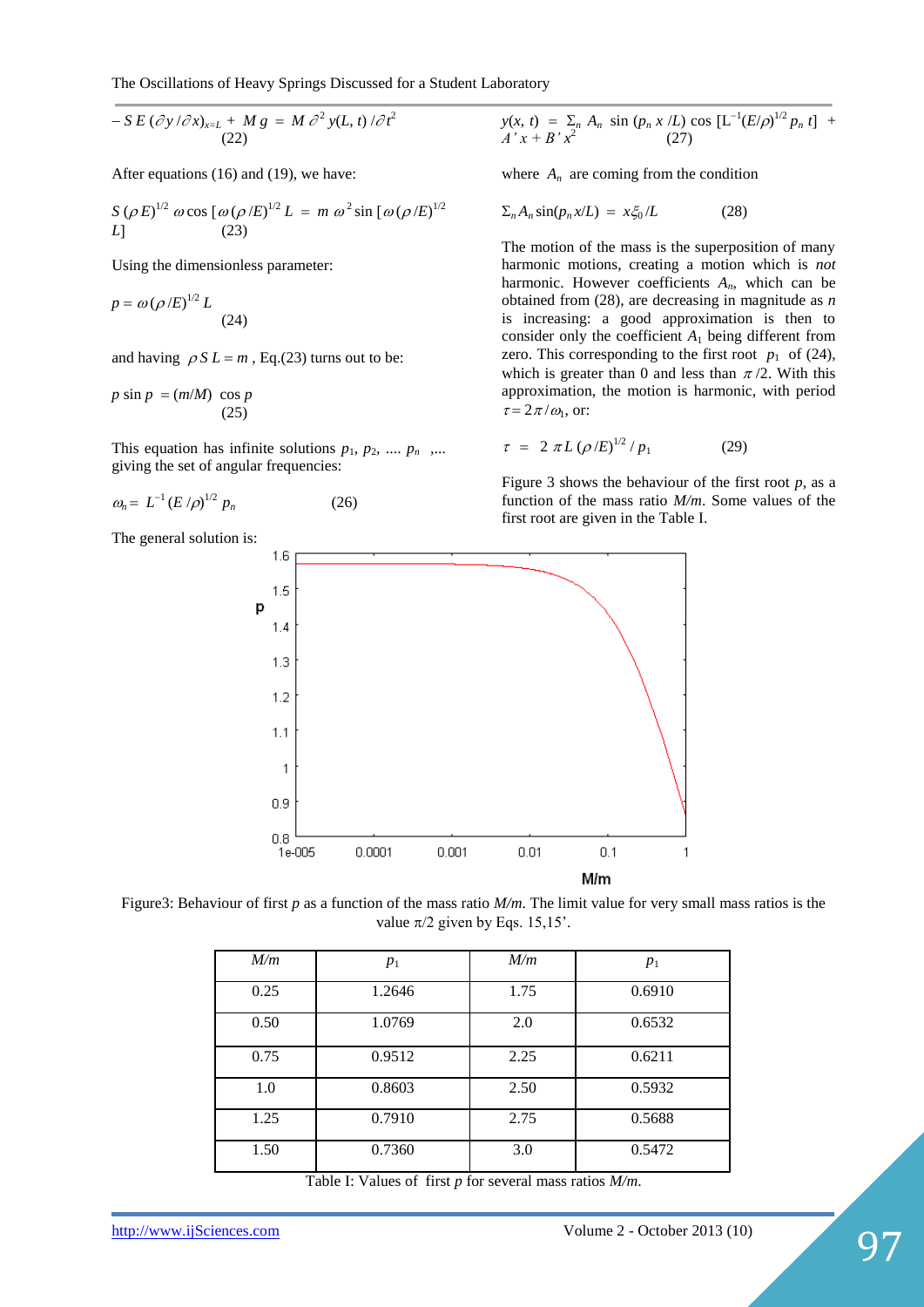Let us consider  $\tau = 2\pi/\omega_1$ , that is  $\tau = \tau_0/p_1$ ,  $\tau_0 =$  $2\pi L$  ( $\rho$  /*E*)<sup>1/2</sup>. Period  $\tau_0$  can be obtained from measurements, plotting as a function of the suspended mass *M*, the measured period  $\tau$  times  $p_1$ . This product is a constant equal to  $\tau_0$ . Using masses  $M_1$ ,  $M_2$ , ...  $M_i$ , ...  $M_N$  and having  $\tau_1$ ,  $\tau_2$ , ...  $\tau_i$  ...  $\tau_N$ , the value  $\tau_0$  turns out to be:

$$
\tau_0 = N^{-1} \Sigma_i \tau_i p_1(\mu \square_i) = N^{-1} \Sigma_i \tau_{0,i}
$$
\n(30)

.

where  $\mu \Box_i = M_i/m$ . The constant of the spring is  $k =$ *S E / L*, and then  $k = (2\pi/\tau_0)^2 m$ .

In this approach we avoided the use of an effective

mass, which is determined in Ref.3.

#### **Discussion**

Let us report the results of experimental measurements obtained with a heavy spring of  $m =$ 0.057 *kg*, with several suspended masses, as given in the first column of Table II. The second column is reporting the corresponding value of  $p_1$  as from Eq.25.  $\tau$  is the measured period. Note that the product  $p_1 \tau$ , is constant (under experimental uncertainty). The last column gives the force constant of the spring defined as  $k_i = (2\pi / \tau_0)^2 m$ , in one measurement

| m/M   | $p_1$<br>from Eq. 25 | $\tau$ (s)<br>measured | $p_1 \tau$ (s) | $k_i$ (N/m) |
|-------|----------------------|------------------------|----------------|-------------|
| 0.520 | 0.664                | 0.636                  | 0.4226         | 12.601      |
| 0.562 | 0.686                | 0.609                  | 0.4183         | 12.861      |
| 0.570 | 0.690                | 0.612                  | 0.4228         | 12.589      |
| 0.449 | 0.624                | 0.674                  | 0.4203         | 12.738      |
| 0.389 | 0.586                | 0.711                  | 0.4169         | 12.947      |
| 0.297 | 0.519                | 0.806                  | 0.4186         | 12.842      |

**Table II**

From Eq.30, the force constant of the heavy spring is 12.76 *N/m*. As uncertainty of the measurement, let us assume  $\pm$  (12.95–12.59)/2 *N/m* =  $\pm$  0.18 *N/m*. The periods have been measured with stop-watches, over 20 oscillations, avoiding the count of the first oscillations.

We can compare this dynamical evaluation of the force constant with that obtained from static measurements. Let us use a reference mass  $m_{ref} =$ 0.0648 *kg*; this mass provokes a deformation, which adds to the deformation given by gravity. We measure a distance *dref* of 16.0 *cm*, as that given in Figure 4. This is the distance from the supporting stand to the hook at the end of the spring (see Fig.4).

The force constant of the heavy spring will be:  $k = g(M - m_{ref})/(D - d_{ref})$  (31)



#### **Figure 4**

Table III shows the result of measurements, with several hanged masses, for *g*=9.8 *m/s*<sup>2</sup> .